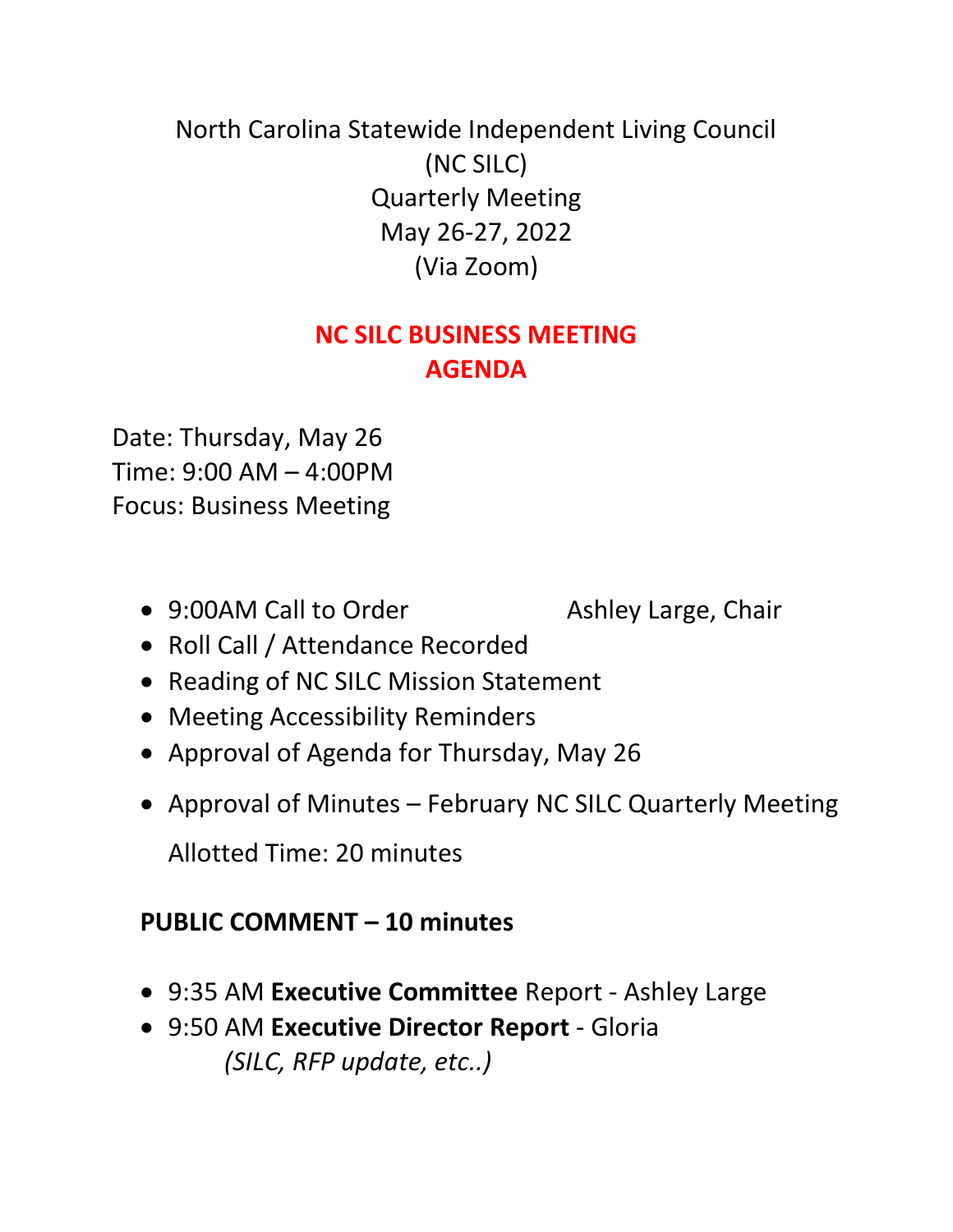10:00 AM **Finance Committee** – Fiscal Status and nomination and election of a treasurer.

10:15 AM 10-minute break

- 10:25 AM **Governance Committee** Deja
- Update on appointments and reappointments
- Recruitment targets
- Update from Boards & Commissions
- Vacancies & Nominations for July Elections -all Executive Positions
- Application process discussion

Allotted time: 45 minutes

- 11:10 AM Ex Officio Reports
	- Client Assistance Program
	- NC Council Developmental Disabilities
	- Disability Rights North Carolina
	- Division of Services for Deaf and Hard of Hearing
	- Division of Services for the Blind
	- Division of Vocational Rehabilitation

Allotted time 5-10 minutes per organization

• 12:00 PM -1:00 pm Lunch Break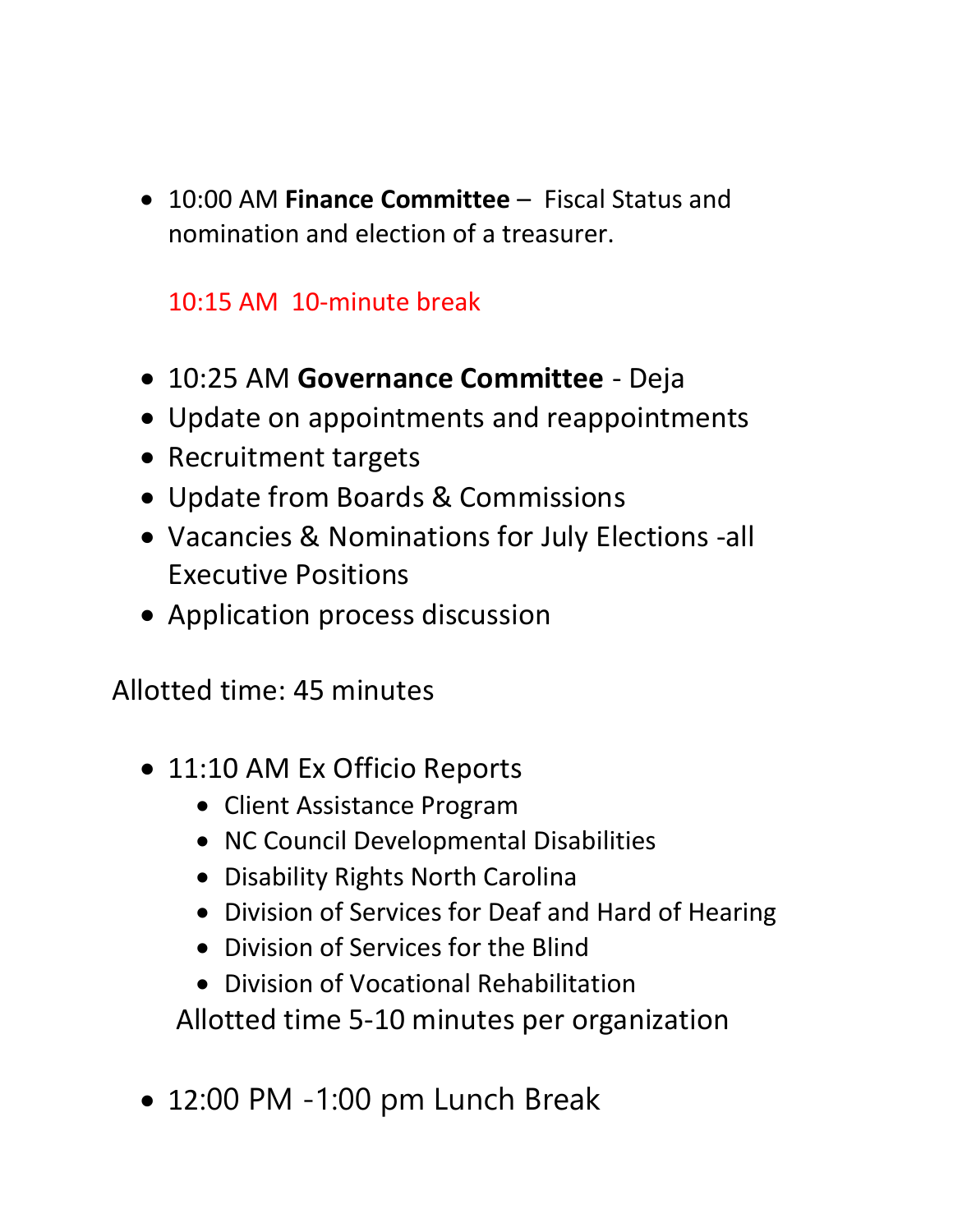• 1 PM Call to order **Ashley Large, Chair** 

- Attendance roll call
- 1:30 Center Spotlights

Allotted time 45 minutes

- Old Business
- New Business:
	- Event Planning Committee establish committee to plan the required annual meeting in our SPIL to include SILC, VR, CIL's and their board members.
	- Volunteers to help review RFP's for website and graphic design
- Announcements

4:00 PM Adjourn Day 1